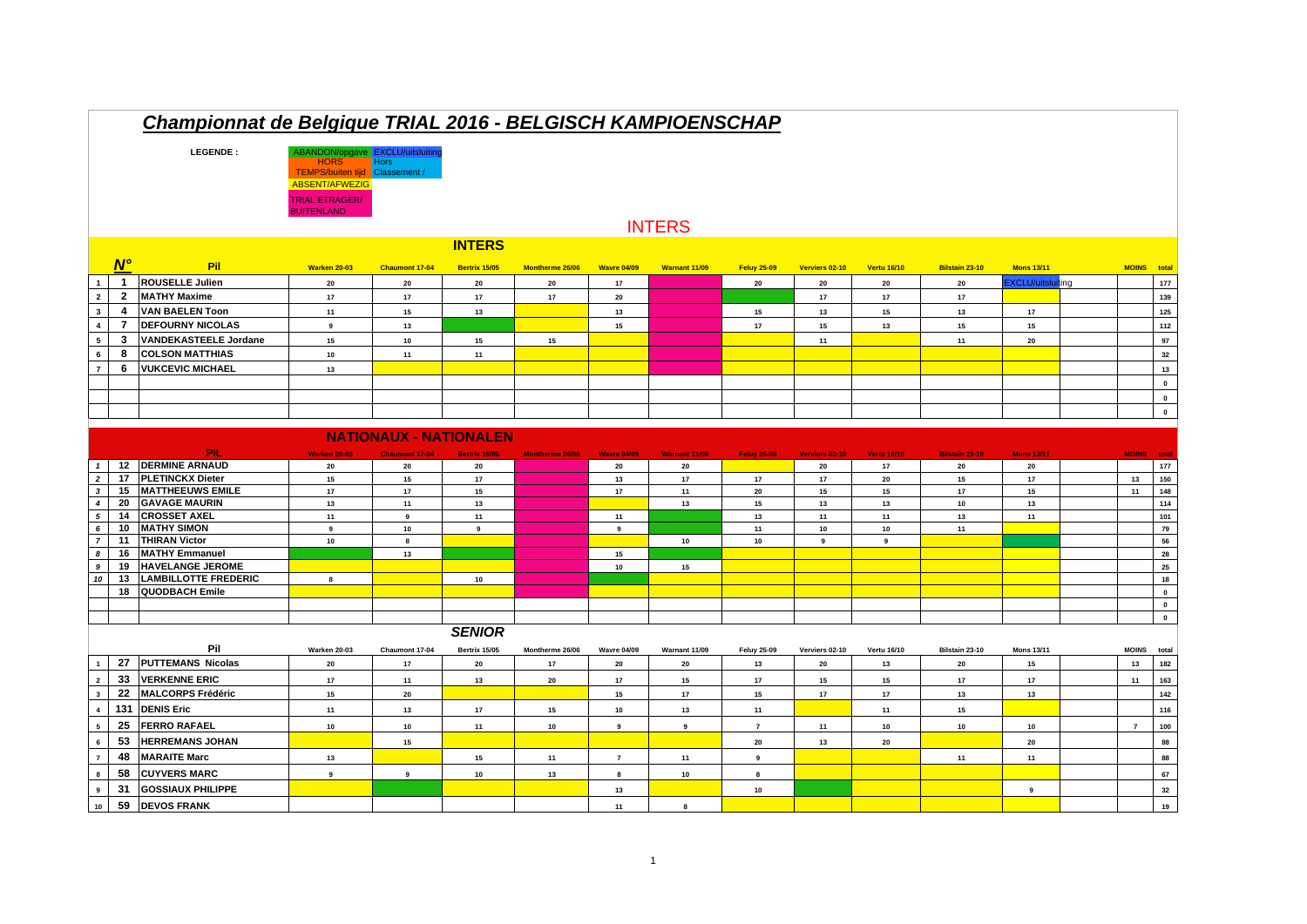| 11                                                                                                                                                                                                                                          | 45       | <b>VAN DE WEYER JOHAN</b>                      | 8                       |                         |                      | 9                       |                         |                  |                         |                  |                          |                          |                   |  |                | $17\,$           |
|---------------------------------------------------------------------------------------------------------------------------------------------------------------------------------------------------------------------------------------------|----------|------------------------------------------------|-------------------------|-------------------------|----------------------|-------------------------|-------------------------|------------------|-------------------------|------------------|--------------------------|--------------------------|-------------------|--|----------------|------------------|
|                                                                                                                                                                                                                                             | 21       | <b>VANHUFFEL CHRIS</b>                         |                         |                         |                      |                         |                         |                  |                         |                  | 11                       |                          |                   |  |                | 11               |
|                                                                                                                                                                                                                                             | 24       | <b>BARIGAND Alain</b>                          |                         |                         |                      |                         |                         |                  |                         |                  |                          |                          |                   |  |                | $\pmb{0}$        |
|                                                                                                                                                                                                                                             |          |                                                |                         |                         |                      |                         |                         |                  |                         |                  |                          |                          |                   |  |                | $\pmb{0}$        |
|                                                                                                                                                                                                                                             |          |                                                |                         |                         |                      |                         |                         |                  |                         |                  |                          |                          |                   |  |                | $\mathbf{0}$     |
|                                                                                                                                                                                                                                             |          |                                                |                         |                         | <b>JUNIORS</b>       |                         |                         |                  |                         |                  |                          |                          |                   |  |                |                  |
| Pil<br><b>Warken 20-03</b><br>Chaumont 17-04<br><b>Bertrix 15/05</b><br>Montherme 26/06<br><b>Wavre 04/09</b><br>Warnant 11/09<br><b>Feluy 25-09</b><br>Verviers 02-10<br>Vertu 16/10<br>Bilstain 23-10<br><b>Mons 13/11</b><br>MOINS total |          |                                                |                         |                         |                      |                         |                         |                  |                         |                  |                          |                          |                   |  |                |                  |
|                                                                                                                                                                                                                                             | 43       | <b>VERBURGH STIJN</b>                          | 17                      | 17                      | $20\,$               | 15                      | 17                      | 13               | 13                      | ${\bf 20}$       | 13                       |                          | 20                |  |                | 165              |
| $\mathbf 2$                                                                                                                                                                                                                                 | 39       | <b>BIGARE BENJAMIN</b>                         | 20                      | $5\phantom{a}$          | 15                   | $\boldsymbol{9}$        | $\boldsymbol{9}$        | 11               | ${\bf 20}$              | $17$             | 17                       | 20                       | $17\,$            |  | $\sqrt{5}$     | 155              |
| $\overline{\mathbf{3}}$                                                                                                                                                                                                                     | 26       | <b>DENIS ARNAUD</b>                            | 13                      | 20                      | $\boldsymbol{9}$     | 13                      | 20                      | 8                | 17                      |                  |                          | 15                       | 15                |  |                | 130              |
| $\boldsymbol{4}$                                                                                                                                                                                                                            | 55       | <b>BAELE LANDER</b>                            | $\bf{8}$                | 11                      | 8                    | 10                      | $\bf 7$                 | $10\,$           | 11                      | 15               | 15                       | $17$                     | 13                |  | $\overline{7}$ | 118              |
| $\overline{\phantom{a}}$                                                                                                                                                                                                                    | 23       | <b>SENECHAL KRYS</b>                           | 10                      | 15                      | 17                   | 11                      | 13                      | $\overline{7}$   | $10\,$                  | $10\,$           | $\boldsymbol{9}$         | 13                       | 8                 |  | $\overline{7}$ | 116              |
| $\,$ 6                                                                                                                                                                                                                                      | 41       | <b>CHIGNESSE CYRIL</b>                         | 5                       | $\mathbf{2}$            | 11                   | ${\bf 20}$              | 6                       | 15               | $5\phantom{a}$          | $\boldsymbol{9}$ | 11                       | $\overline{7}$           | 11                |  | $\overline{2}$ | ${\bf 100}$      |
| $\bf{8}$                                                                                                                                                                                                                                    | 40       | <b>DURNEZ JENS</b>                             | 11                      | $\overline{7}$          | 13                   | $\bf 6$                 | 15                      | 6                |                         | $\overline{7}$   | $\overline{7}$           | 11                       | ${\bf 5}$         |  |                | 88               |
| $\boldsymbol{7}$                                                                                                                                                                                                                            | 54       | <b>VAN THUYNE ANDREA</b>                       | $\pmb{0}$               | $\overline{\mathbf{4}}$ | $\pmb{0}$            | ${\bf 5}$               | 11                      | $\boldsymbol{9}$ | 8                       | $\bf{8}$         | 20                       | 10                       | $\bf 6$           |  |                | 81               |
| $\bf8$                                                                                                                                                                                                                                      | 51       | <b>HENNEQUIN BENOIT</b>                        | 15                      | $10\,$                  | 10                   | 8                       | 8                       | 20               | $\boldsymbol{9}$        |                  |                          |                          |                   |  |                | 80               |
| 9                                                                                                                                                                                                                                           | 36       | <b>VAN GREMBERGEN KENDRIC</b>                  | $\overline{\mathbf{4}}$ | 9                       | $\overline{4}$       | 17                      |                         |                  | 15                      |                  | 6                        |                          | 10                |  |                | 65               |
| $10$                                                                                                                                                                                                                                        | 32       | <b>BRAIVE JULIEN</b>                           | $\overline{9}$          | 13                      | $6\phantom{.0}$      |                         |                         | 17               |                         | 11               |                          |                          |                   |  |                | 56               |
| 11                                                                                                                                                                                                                                          | 29       | <b>FERRO GAUTHIER</b>                          | 6                       | 8                       | $\overline{7}$       |                         | 10                      |                  |                         | 13               | 10                       | <b>TEMPS/buiten tijd</b> |                   |  |                | 54               |
| $12\,$                                                                                                                                                                                                                                      | 47       | <b>VAN THUYNE NICOLAS</b>                      | $\overline{7}$          | 6                       | $\overline{2}$       |                         | $\mathbf{0}$            | $\overline{4}$   | $6\phantom{.0}$         | 6                | 8                        | $\bf8$                   | $\overline{7}$    |  |                | 54               |
| 13                                                                                                                                                                                                                                          | 57       | <b>COUVREUR Antonin</b>                        | $\mathbf{3}$            |                         |                      |                         |                         |                  | $\overline{7}$          |                  |                          | $\boldsymbol{9}$         | $\boldsymbol{9}$  |  |                | 28               |
| $14$                                                                                                                                                                                                                                        | 56       | <b>LEMAITRE JASPER</b>                         |                         | $\pmb{0}$               | $\pmb{0}$            |                         | $\overline{4}$          | $\overline{2}$   | $\overline{2}$          | $5\overline{5}$  | $\overline{\phantom{a}}$ | $\sqrt{5}$               |                   |  |                | 23               |
| $15\,$                                                                                                                                                                                                                                      | 28       | <b>JANSSENS LAURENT</b>                        |                         | $\mathbf{3}$            | $\pmb{0}$            | $\mathbf 2$             | $\overline{2}$          | $5\overline{5}$  |                         |                  |                          | 6                        | $\overline{4}$    |  |                | 22               |
| 16                                                                                                                                                                                                                                          | 35       | <b>MATHY NATHAN</b>                            | $\pmb{0}$               | $\pmb{0}$               | $\pmb{0}$            | $\overline{1}$          | 5                       |                  |                         | $\overline{4}$   | $\overline{4}$           | $\mathbf{3}$             |                   |  |                | 17               |
| $17\,$                                                                                                                                                                                                                                      | 50       | <b>COLICCHIO MARIO</b>                         | $\mathbf{1}$            | $\mathbf{1}$            | $\mathbf{3}$         |                         | $\overline{1}$          |                  | $\overline{\mathbf{3}}$ |                  |                          | $\overline{4}$           |                   |  |                | $13$             |
| ${\bf 18}$                                                                                                                                                                                                                                  | 44       | <b>VERREYCKEN NICK</b>                         | $\mathbf 0$             | $\pmb{0}$               | $5\overline{5}$      | $\overline{7}$          |                         |                  |                         |                  |                          |                          |                   |  |                | $\mathbf{12}$    |
| 19                                                                                                                                                                                                                                          | 34       | <b>MARESCEAU GREGORY</b>                       | $\overline{2}$          |                         | $\pmb{0}$            | $\overline{\mathbf{4}}$ | $\overline{\mathbf{3}}$ |                  |                         |                  |                          |                          |                   |  |                | $\boldsymbol{9}$ |
| 20                                                                                                                                                                                                                                          | 38       | <b>FISSETTE KEVIN</b>                          | $\pmb{0}$               |                         | $\mathbf{1}$         | $\mathbf{3}$            |                         |                  | $\overline{4}$          |                  |                          |                          |                   |  |                | $\bf8$           |
| ${\bf 21}$                                                                                                                                                                                                                                  | 49       | <b>FOHAL ROMAIN</b>                            |                         |                         |                      |                         |                         | $\mathbf{3}$     |                         |                  |                          |                          |                   |  |                | $\mathbf{3}$     |
|                                                                                                                                                                                                                                             | 30       | <b>DASSESSE ALBERIC</b>                        |                         |                         |                      |                         |                         |                  |                         |                  |                          |                          |                   |  |                | $\mathbf 0$      |
|                                                                                                                                                                                                                                             | 37       | <b>CREZ TEO</b>                                |                         |                         |                      |                         |                         |                  |                         |                  |                          |                          |                   |  |                | $\mathbf 0$      |
|                                                                                                                                                                                                                                             | 52       | <b>SIMONET QUENTIN</b>                         |                         |                         |                      |                         |                         |                  |                         |                  |                          |                          |                   |  |                | $\pmb{0}$        |
|                                                                                                                                                                                                                                             |          |                                                |                         |                         |                      |                         |                         |                  |                         |                  |                          |                          |                   |  |                | $\mathbf 0$      |
|                                                                                                                                                                                                                                             |          |                                                |                         |                         |                      |                         |                         |                  |                         |                  |                          |                          |                   |  |                | $\pmb{0}$        |
|                                                                                                                                                                                                                                             |          |                                                |                         |                         |                      |                         |                         |                  |                         |                  |                          |                          |                   |  |                | $\pmb{0}$        |
|                                                                                                                                                                                                                                             |          |                                                |                         |                         |                      |                         |                         |                  |                         |                  |                          |                          |                   |  |                | $\mathbf 0$      |
|                                                                                                                                                                                                                                             |          |                                                |                         |                         |                      |                         |                         |                  |                         |                  |                          |                          |                   |  |                | $\mathbf 0$      |
|                                                                                                                                                                                                                                             |          |                                                |                         |                         |                      |                         |                         |                  |                         |                  |                          |                          |                   |  |                | $\mathbf 0$      |
|                                                                                                                                                                                                                                             |          |                                                |                         |                         |                      |                         |                         |                  |                         |                  |                          |                          |                   |  |                | $\pmb{0}$        |
|                                                                                                                                                                                                                                             |          |                                                |                         |                         | <b>GENTLEMEN</b>     |                         |                         |                  |                         |                  |                          |                          |                   |  |                |                  |
|                                                                                                                                                                                                                                             |          |                                                |                         |                         |                      |                         |                         |                  |                         |                  |                          |                          |                   |  |                |                  |
|                                                                                                                                                                                                                                             |          | Pil                                            | <b>Warken 20-03</b>     | Chaumont 17-04          | <b>Bertrix 15/05</b> | Montherme 26/06         | <b>Wavre 04/09</b>      | Warnant 11/09    | <b>Feluy 25-09</b>      | Verviers 02-10   | <b>Vertu 16/10</b>       | Bilstain 23-10           | <b>Mons 13/11</b> |  | MOINS total    |                  |
|                                                                                                                                                                                                                                             | 68       | <b>COLLARD RENE</b>                            | 20                      | 13                      | 17                   | 20                      | 20                      | 17               |                         | 15               |                          | 15                       | 20                |  |                | 157              |
| $\overline{2}$                                                                                                                                                                                                                              | 82       | <b>WINDELS KOEN</b><br><b>LOMBART STEPHANE</b> | 15                      | 8                       | 9                    | 17                      | 15                      | 11               | 15                      | 20               | 20                       | 17                       | 11                |  | 8              | 150              |
| $\overline{\mathbf{3}}$                                                                                                                                                                                                                     | 84<br>70 |                                                | 10                      | 11                      | 13                   | $10\,$                  | 13                      | ${\bf 15}$       | ${\bf 20}$              | $17\,$           | $17\,$                   |                          | 17                |  |                | 143              |
| $\overline{4}$<br>${\bf 5}$                                                                                                                                                                                                                 | 77       | <b>GOSET CLAUDE</b><br><b>CORMAN MICHEL</b>    | $17$<br>11              | ${\bf 15}$              | 15                   | 13                      | 17                      | 20               | 17                      |                  | 15                       | 20                       | 13                |  |                | 142<br>98        |
| $6\phantom{a}$                                                                                                                                                                                                                              | 90       | <b>DEGUELDRE PASCAL</b>                        |                         | ${\bf 10}$              | 10                   | 11                      | 10                      |                  | 13                      | 13               |                          |                          |                   |  |                | 92               |
|                                                                                                                                                                                                                                             |          |                                                | 13                      | 9                       | 20                   | 15                      | 11                      |                  |                         | 11               |                          | 13                       |                   |  |                |                  |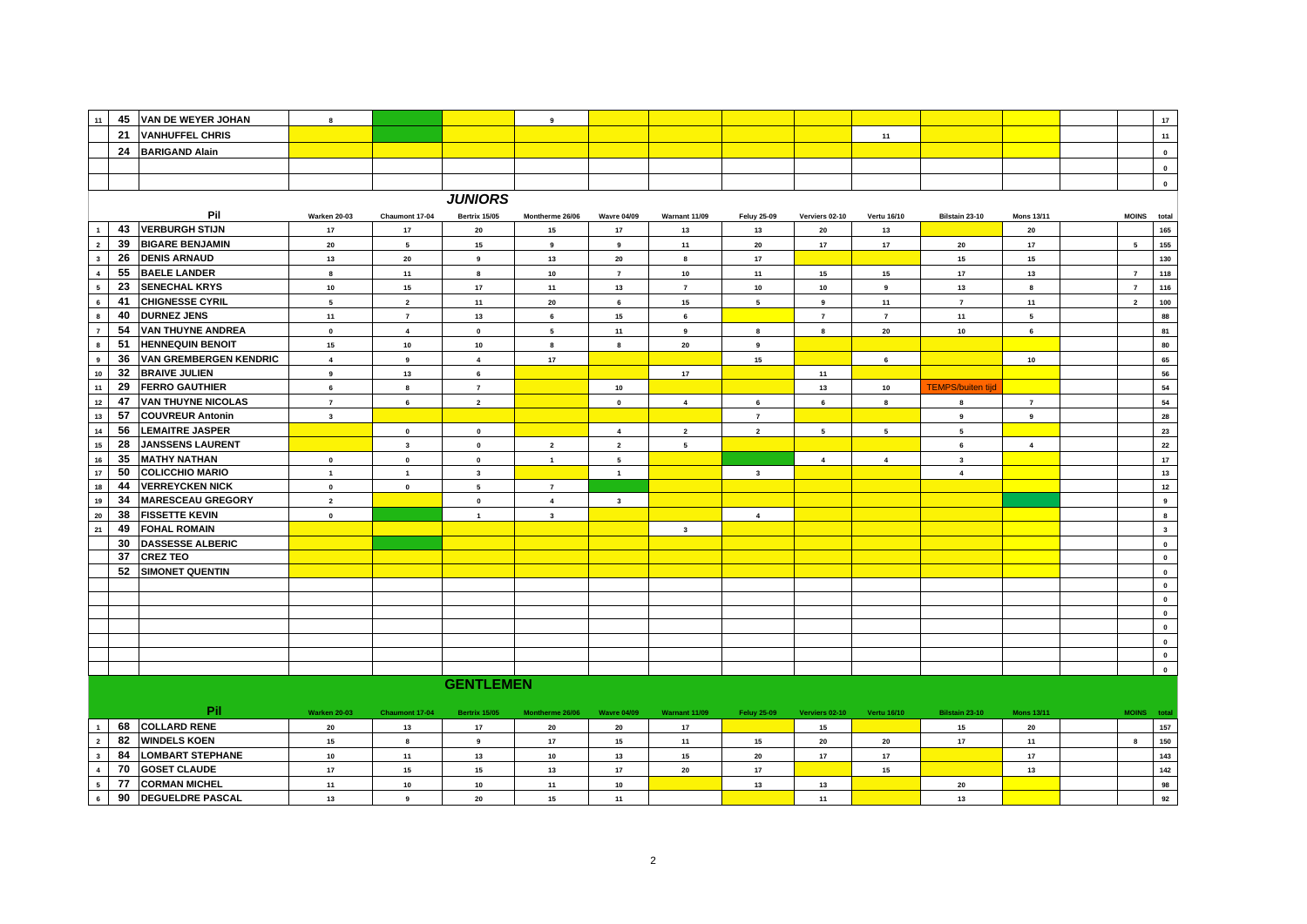| $\overline{7}$          | 83 | <b>DURNEZ ALAIN</b>         |                     | 17              | 11                   | 9                              |                    |               | 11                 |                  |                    |                  | 10                |                 | 58               |
|-------------------------|----|-----------------------------|---------------------|-----------------|----------------------|--------------------------------|--------------------|---------------|--------------------|------------------|--------------------|------------------|-------------------|-----------------|------------------|
| 8                       | 69 | <b>SCHAMP JEAN FRANCOIS</b> |                     |                 |                      |                                | $\bf{8}$           | 10            |                    | 10               |                    | 11               | 9                 |                 | 48               |
| $\overline{9}$          | 64 | <b>LEBRUN CHRISTIAN</b>     |                     | 20              |                      |                                |                    |               |                    |                  |                    |                  | 15                |                 | 35               |
| $10$                    | 72 | <b>DEMARET XAVIER</b>       | 8                   | $5\overline{5}$ |                      | $\bf{8}$                       |                    |               |                    |                  |                    |                  | $\bf{8}$          |                 | 29               |
| 11                      | 79 | <b>SCHETZ GUY LUC</b>       | 9                   | $6\phantom{a}$  | 8                    |                                |                    |               |                    |                  |                    |                  |                   |                 | 23               |
| 12                      | 74 | <b>L HOMME ALAIN</b>        |                     | $\overline{7}$  |                      |                                |                    | 13            |                    |                  |                    |                  |                   |                 | 20               |
| $13$                    | 63 | <b>BOSMAN PIERRE</b>        |                     |                 |                      |                                | $_{9}$             |               |                    |                  |                    |                  |                   |                 | $\overline{9}$   |
| 14                      | 87 | <b>MAZZONI PIERRE</b>       |                     |                 | $\overline{7}$       |                                |                    |               |                    |                  |                    |                  |                   |                 | $\overline{7}$   |
|                         | 73 | <b>MEIS PASCAL</b>          |                     |                 |                      |                                |                    |               |                    |                  |                    |                  |                   |                 | $\mathbf{0}$     |
|                         |    |                             |                     |                 |                      |                                |                    |               |                    |                  |                    |                  |                   |                 |                  |
|                         |    |                             |                     |                 | <b>RANDONNEURS</b>   |                                |                    |               |                    |                  |                    |                  |                   |                 |                  |
|                         |    |                             |                     |                 |                      |                                |                    |               |                    |                  |                    |                  |                   |                 |                  |
|                         |    | <b>Pil</b>                  | <b>Warken 20-03</b> | Chaumont 17-04  | Bertrix 15/05        | Montherme 26/06                | <b>Wavre 04/09</b> | Warnant 11/09 | <b>Feluy 25-09</b> | Verviers 02-10   | <b>Vertu 16/10</b> | Bilstain 23-10   | <b>Mons 13/11</b> | MOINS total     |                  |
|                         |    | 75 VAN DE KEERE KOEN        | ${\bf 20}$          | 20              | 15                   | ${\bf 20}$                     | 17                 | 20            | 17 <sup>2</sup>    | 20               | 20                 | 20               | 17                | 15              | 191              |
| $\overline{2}$          | 85 | <b>DURANT ADRIEN</b>        | 13                  | 17              | 20                   | 10                             | 10                 | 15            | $20\,$             | 13               | 15                 | 11               | 20                | 11              | 153              |
| $\overline{\mathbf{3}}$ | 76 | <b>HAUBRECHTS ROMAIN</b>    | 10                  | 11              | 11                   | 15                             | $\bf{6}$           | 17            | 15                 | $17$             | 17                 | 17               | 13                | $6\overline{6}$ | 143              |
| $\overline{4}$          | 66 | <b>VAN THUYNE THOMAS</b>    | 17                  | 10              | 17                   | $13$                           | ${\bf 20}$         | 10            | $\overline{7}$     | 15               | 11                 | 10               | 15                | $\overline{7}$  | 138              |
| 5                       | 61 | <b>LEJEUNE JOHN</b>         | 11                  |                 | 13                   | $11$                           | 11                 | 9             | 13                 | $10\,$           | 9                  | 13               |                   |                 | 100              |
| $6\phantom{a}$          | 78 | <b>ZIHLA THIBAUT</b>        | $\overline{7}$      | $\bf{8}$        | 8                    | $17$                           | $\overline{7}$     | 8             | $10\,$             | $\boldsymbol{9}$ |                    | $\boldsymbol{9}$ | 11                |                 | 94               |
| $\overline{7}$          | 65 | <b>GROMMERCH BASTIEN</b>    |                     |                 |                      |                                | $_{9}$             | 11            | 11                 | 11               | 13                 | 15               | 10                |                 | 80               |
| 8                       | 62 | <b>SAELENS MICHEL</b>       | 15                  | 13              |                      |                                | 15                 |               | $\mathbf 9$        |                  | 10                 |                  |                   |                 | 62               |
| $\overline{9}$          | 92 | <b>FUSILLER ANTOINE</b>     |                     |                 | 15                   |                                |                    | 13            | 8                  |                  |                    |                  |                   |                 | 36               |
| $10$                    | 60 | <b>MARECHAL MELANIE</b>     |                     |                 |                      |                                | ${\bf 5}$          |               | $\bf{6}$           | 8                | 8                  | 8                |                   |                 | 35               |
| 11                      | 80 | <b>DEFRAITEUR ROMAIN</b>    | 9                   | 9               | 10                   |                                |                    |               |                    |                  |                    |                  |                   |                 | 28               |
| 12                      | 81 | <b>VAN ROMPAEY WARD</b>     | 8                   | 15              |                      |                                |                    |               |                    |                  |                    |                  |                   |                 | 23               |
| 13                      | 86 | <b>MAZZONI FRANCOIS</b>     | $6\overline{6}$     |                 | 9                    |                                |                    |               |                    |                  |                    |                  |                   |                 | 15               |
| 14                      | 71 | <b>VAN ONACKER HELMUT</b>   |                     | $\overline{7}$  |                      |                                | 8                  |               |                    |                  |                    |                  |                   |                 | 15 <sup>15</sup> |
| 15                      | 93 | <b>DI SILVIO SIMON</b>      |                     |                 |                      |                                | 13                 |               |                    |                  |                    |                  |                   |                 | $13$             |
|                         |    |                             |                     |                 |                      |                                |                    |               |                    |                  |                    |                  |                   |                 | $\mathbf{0}$     |
|                         |    |                             |                     |                 |                      |                                |                    |               |                    |                  |                    |                  |                   |                 | $\mathbf 0$      |
|                         |    |                             |                     |                 |                      |                                |                    |               |                    |                  |                    |                  |                   |                 | $\mathbf{0}$     |
|                         |    |                             |                     |                 |                      |                                |                    |               |                    |                  |                    |                  |                   |                 | $\mathbf{0}$     |
|                         |    |                             |                     |                 |                      |                                |                    |               |                    |                  |                    |                  |                   |                 | $\mathbf{0}$     |
|                         |    |                             |                     |                 |                      |                                |                    |               |                    |                  |                    |                  |                   |                 | $\mathbf 0$      |
|                         |    |                             |                     |                 |                      | <b>ESPOIRS-125 - BELOFTEN</b>  |                    |               |                    |                  |                    |                  |                   |                 |                  |
|                         |    | Pil                         | <b>Warken 20-03</b> | Chaumont 17-04  | <b>Bertrix 15/05</b> | Montherme 26/06                | <b>Wavre 04/09</b> | Warnant 11/09 | <b>Feluy 25-09</b> | Verviers 02-10   | <b>Vertu 16/10</b> | Bilstain 23-10   | <b>Mons 13/11</b> | MOINS total     |                  |
|                         | 88 | <b>VAN THUYNE EMILE</b>     | $20\,$              | 20              | ${\bf 20}$           | ${\bf 20}$                     | $20\,$             | 20            | ${\bf 20}$         | ${\bf 20}$       | 20                 | ${\bf 20}$       | 20                | 20              | 200              |
| $\overline{2}$          | 89 | <b>SAELENS LIAM</b>         | 17                  | 17              |                      |                                | 17                 |               | 17 <sup>2</sup>    |                  | 17                 |                  | 17                |                 | 102              |
|                         |    |                             |                     |                 |                      |                                |                    |               |                    |                  |                    |                  |                   |                 | $\mathbf{0}$     |
|                         |    |                             |                     |                 |                      |                                |                    |               |                    |                  |                    |                  |                   |                 | $\mathbf 0$      |
|                         |    |                             |                     |                 |                      |                                |                    |               |                    |                  |                    |                  |                   |                 | $\mathbf 0$      |
|                         |    |                             |                     |                 |                      |                                |                    |               |                    |                  |                    |                  |                   |                 | $\mathbf 0$      |
|                         |    |                             |                     |                 |                      |                                |                    |               |                    |                  |                    |                  |                   |                 | $\mathbf{0}$     |
|                         |    |                             |                     |                 |                      |                                |                    |               |                    |                  |                    |                  |                   |                 | $\mathbf{0}$     |
|                         |    |                             |                     |                 |                      |                                |                    |               |                    |                  |                    |                  |                   |                 |                  |
|                         |    |                             |                     |                 |                      | <b>ESPOIRS - 80 - BELOFTEN</b> |                    |               |                    |                  |                    |                  |                   |                 |                  |
|                         |    | Pil                         | <b>Warken 20-03</b> | Chaumont 17-04  | <b>Bertrix 15/05</b> | Montherme 26/06                | <b>Wavre 04/09</b> | Warnant 11/09 | <b>Feluy 25-09</b> | Verviers 02-10   | <b>Vertu 16/10</b> | Bilstain 23-10   | <b>Mons 13/11</b> | MOINS total     |                  |
|                         |    | 101 MEIS TEAGAN             | 20                  |                 | 20                   |                                | 20                 | 20            | 20                 |                  |                    | 20               |                   |                 | 120              |
|                         |    |                             |                     |                 |                      |                                |                    |               |                    |                  |                    |                  |                   |                 | $\mathbf{0}$     |